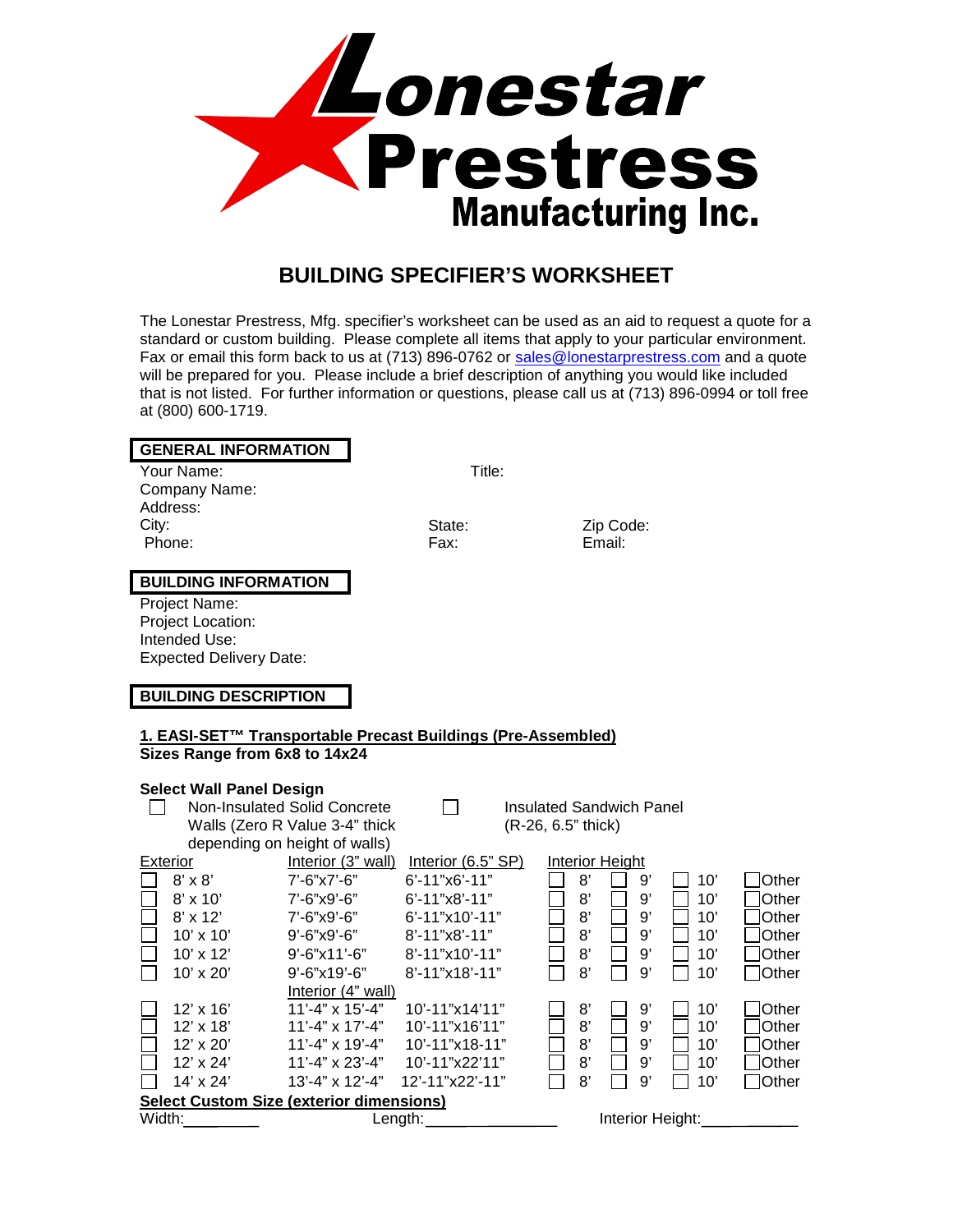## **2. EASI-SPAN™ Site Erect LARGE Pre-cast Building Dimensions**

| <b>Select Wall Panel Design</b><br>Non-Insulated Solid Concrete<br>Insulated Sandwich Panel<br>Walls (Zero R Value 3-4" thick<br>Walls (R-26, 6.5" thick<br>depending on height of walls)<br>wall)                                                                                                                                                                     |  |  |  |  |  |
|------------------------------------------------------------------------------------------------------------------------------------------------------------------------------------------------------------------------------------------------------------------------------------------------------------------------------------------------------------------------|--|--|--|--|--|
| Width<br>Length<br><b>Interior Height</b><br>In Units of 10'<br>24'<br>8'<br>10'<br>$20^{\circ}$<br>g,<br>40'<br>Other<br>30'                                                                                                                                                                                                                                          |  |  |  |  |  |
| <b>EXTERIOR FINISHES</b><br><b>Rubbed Finish</b><br><b>Trowel Finish</b><br><b>Broom Finish</b><br>Ceramic Roof Coating (R-19 insulation<br>value)<br><b>Exposed Aggregate</b><br><b>Brick</b><br><b>Desert Sand</b><br>Red<br>Gray<br><b>Brown</b><br>Other:                                                                                                          |  |  |  |  |  |
| <b>INTERIOR FINISHES</b><br>Smooth Gray Concrete Only<br>Painted Concrete Interior (2 part Epoxy Paint - ICI / Devoe)<br>FRP (Fiberglasss Reinforced Plastic)<br>Insulation - Desired R-Value<br>Walls:<br>Ceiling:<br>Other:                                                                                                                                          |  |  |  |  |  |
| <b>DOORS</b><br>Single 3070 (3'0" x 7'0" x 1.75")<br>Single 4070 (4'0" x 7'0" x 1.75")<br>Double 6070 ((2)-3070 Doors)<br>Double 8070 ((2) 4070 Doors)<br><b>Painted Galvanized Steel</b><br><b>Stainless Steel</b><br>Fiberglass<br>Overhead Rolling Steel Door - SIZE:<br>Other:<br><b>DOOR HARDWARE</b><br>Panic Hardware<br><b>ADA Hardware</b><br>Deadbolt Brand: |  |  |  |  |  |
| <b>DOOR HANDLE</b><br>Pullhandle<br><b>Stainless Steel NRP Hinges</b><br><b>Surface Bolts</b><br>Thumblatch<br><b>Weather Strip</b><br>Drip Cap<br>Door Sweep<br>Passage Knob<br>Door Stop<br>Lever Lock<br>Threshold (Flat or Gasket)<br>Closer<br>Astragal<br>Holdopen Arm<br>Door Stop                                                                              |  |  |  |  |  |